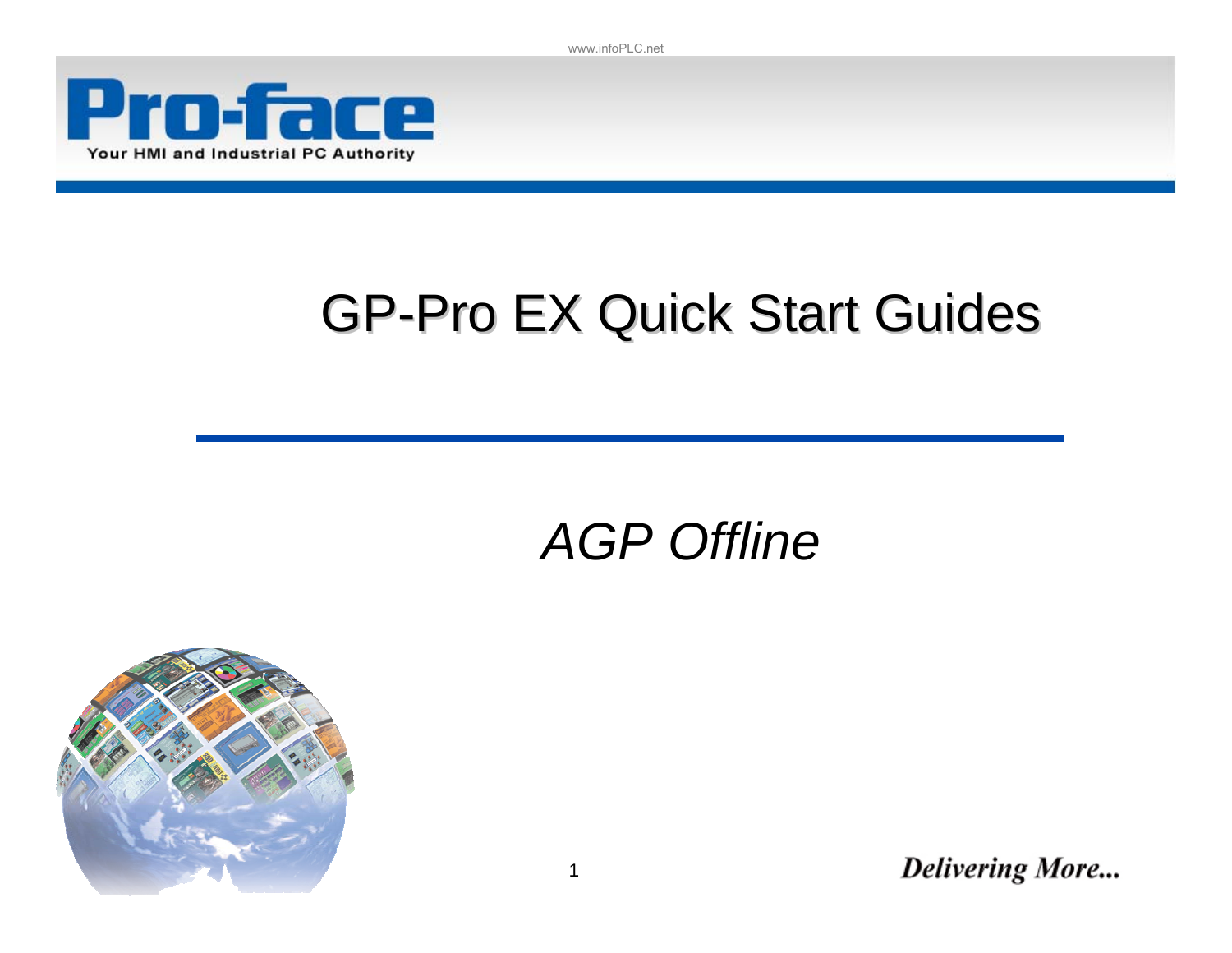#### AGP Offline

#### ¾ Overview:

– This module explains the use of the Offline menus to access various settings on the AGP Panel. Most of these settings can also edited in the GP Pro EX development software.

# ¾ Objective:

- At the end of this module you can know:
	- How to enter the Offline menus; manually or through a switch.
	- How to find and edit various system settings.
	- How to restart the panel with new settings.

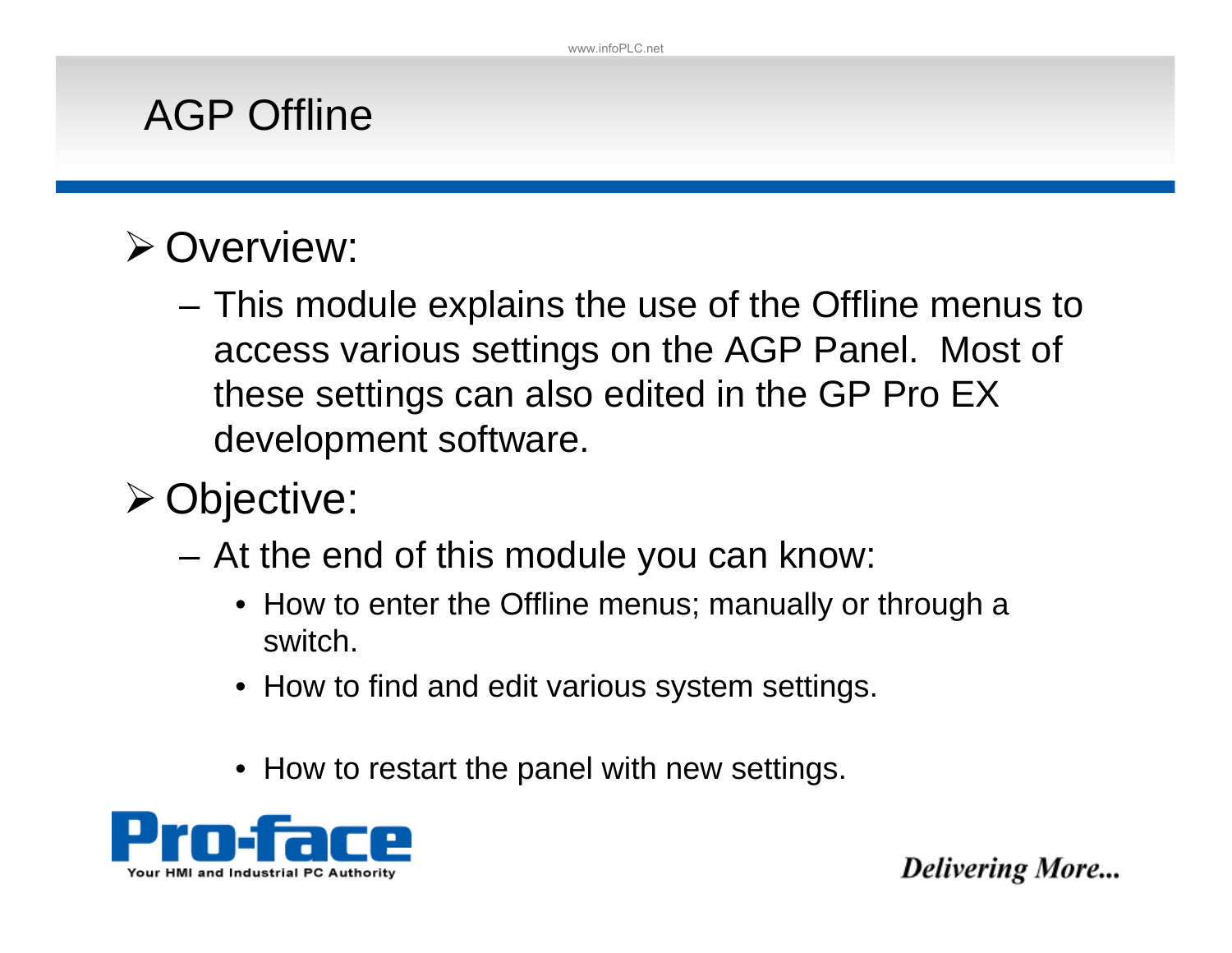#### **Offline**

- ¾ The Offline menus can be accessed through a couple different mechanisms.
- ¾ Press the top left corner followed by the bottom right corner of the screen within 0.5 seconds.







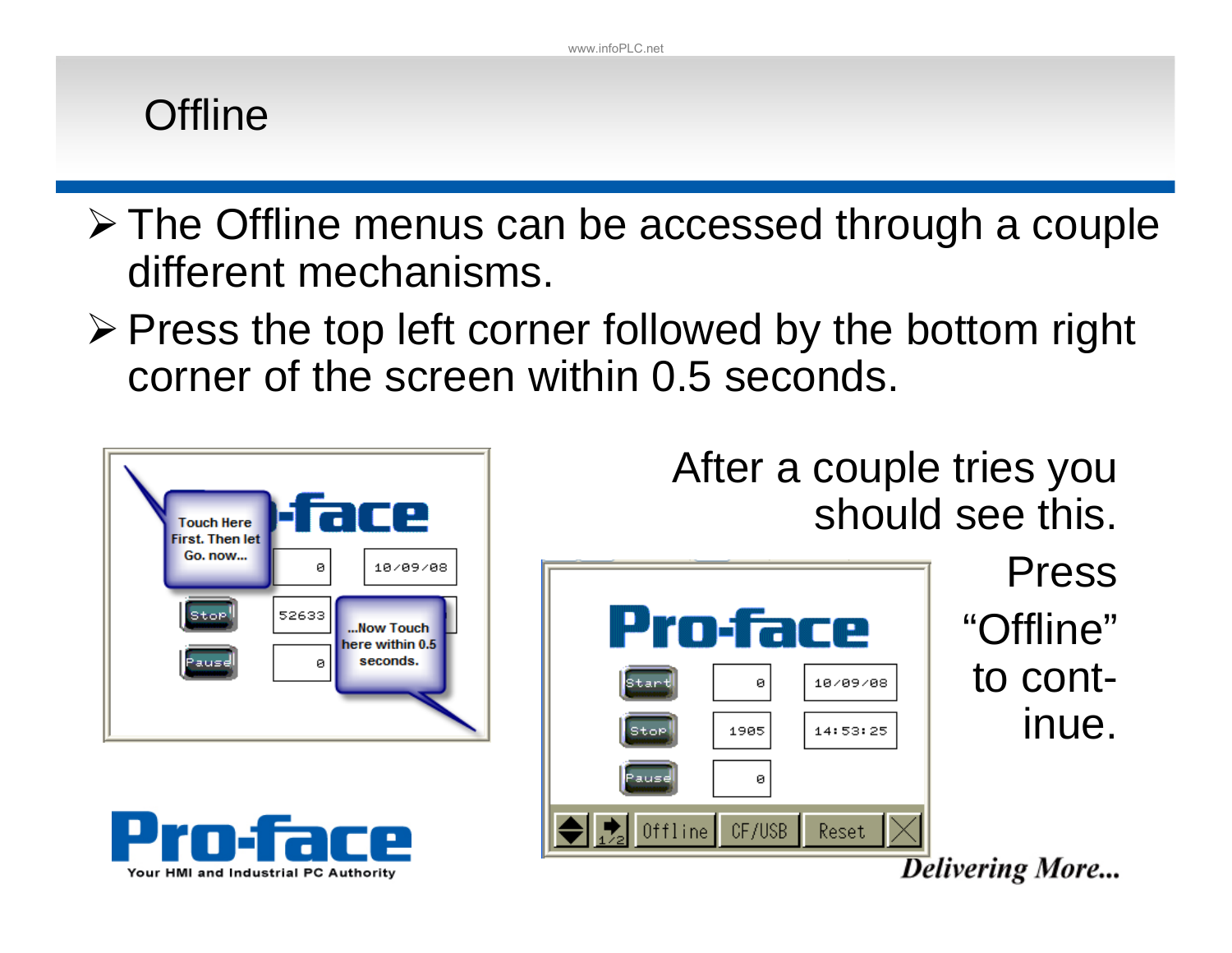

¾ Another way to access the Offline Screens is to use a Special Switch. Place a switch on the screen. Select Special Switch and select a Special Action of "Offline".



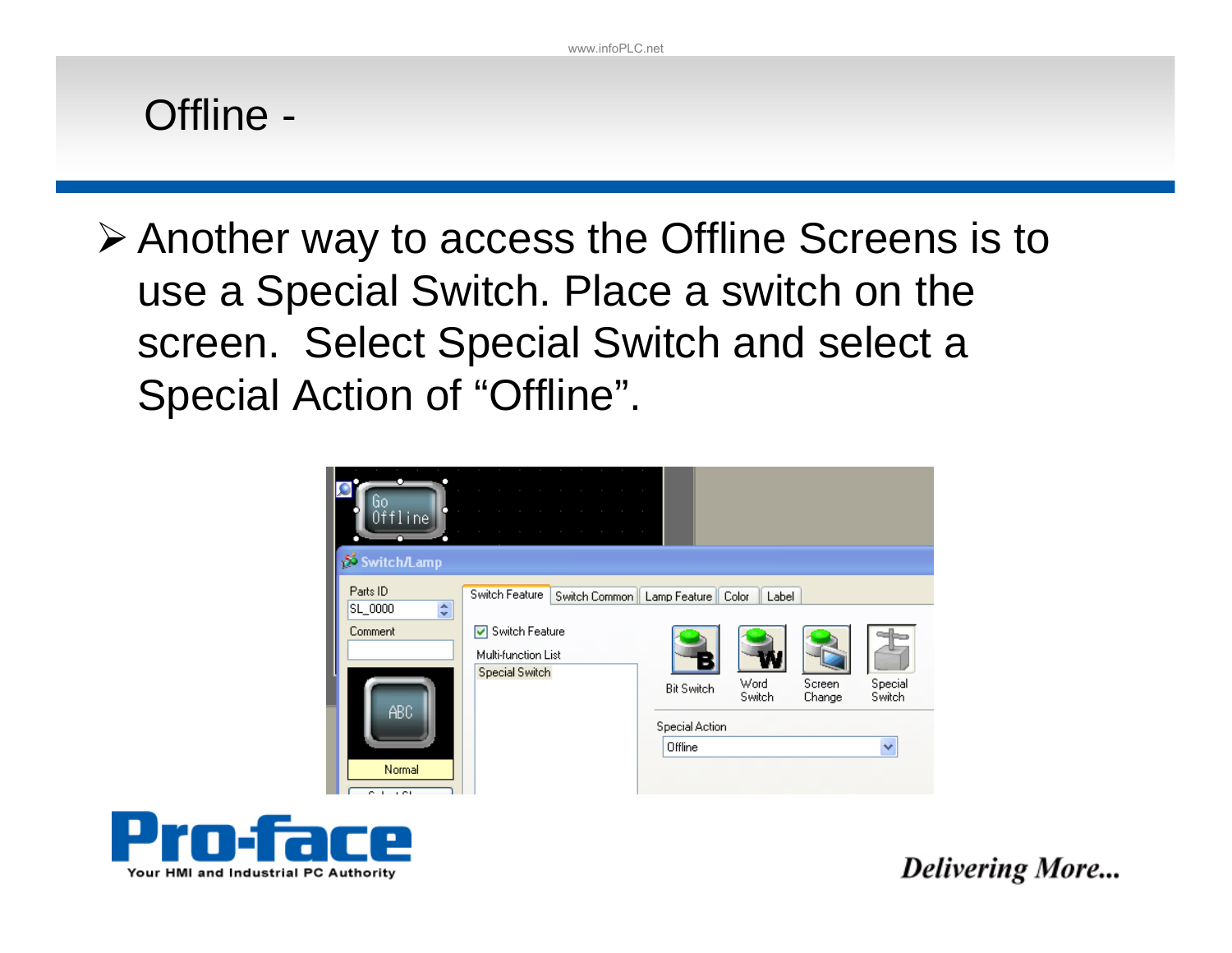#### Offline -

Your HMI and Industrial PC Authority

¾ Once you get to the Offline Screens you will see the following.

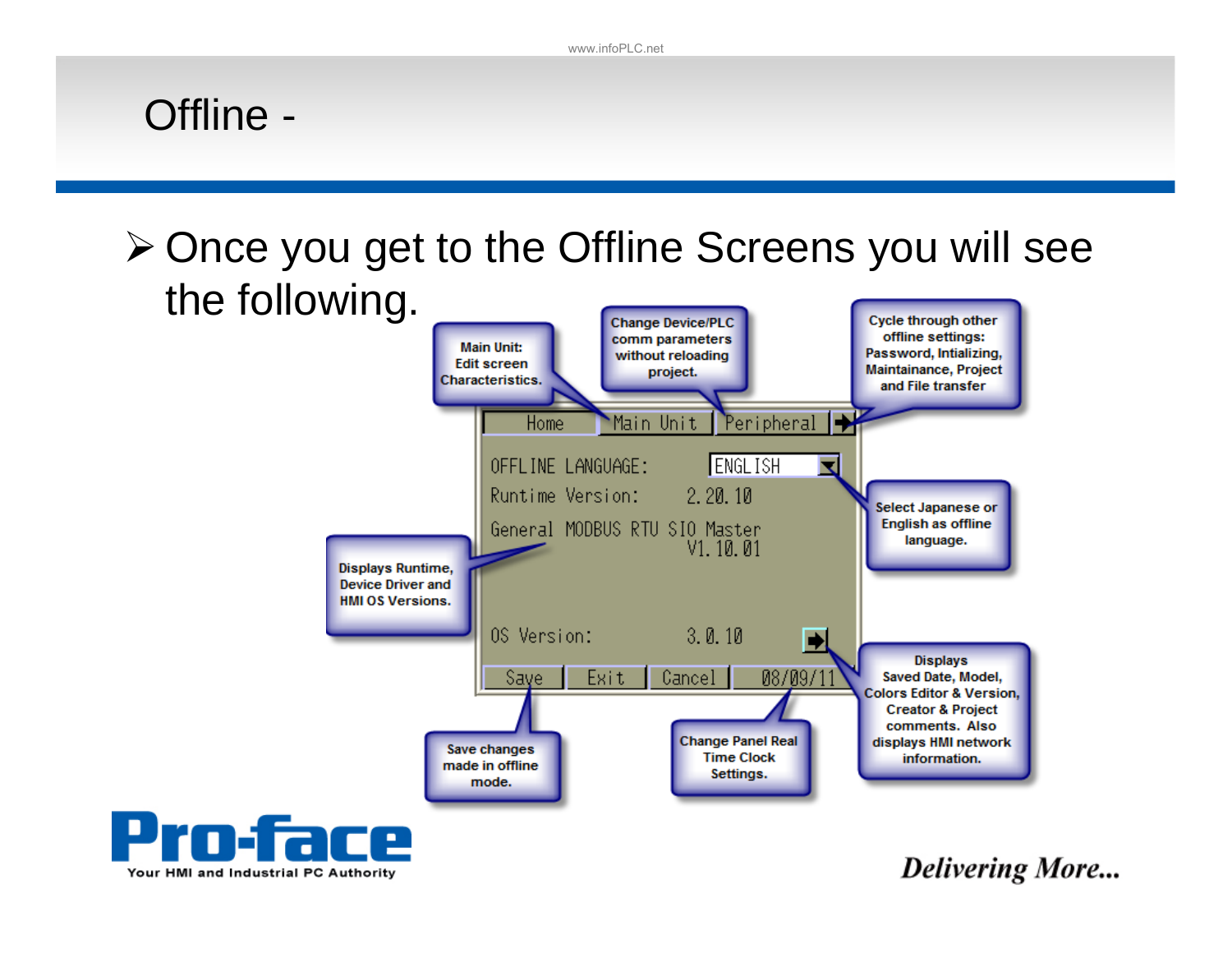## Main Unit Settings:

- **≻ Screen Settings**
- ¾ Operation Settings
- ¾ Display Settings
- ¾ Menu & Error operations
- ¾ Global Window Operations
- ¾ System Area Usage
- $\triangleright$  Ethernet
- $\triangleright$  Extended
- ¾ Remote View

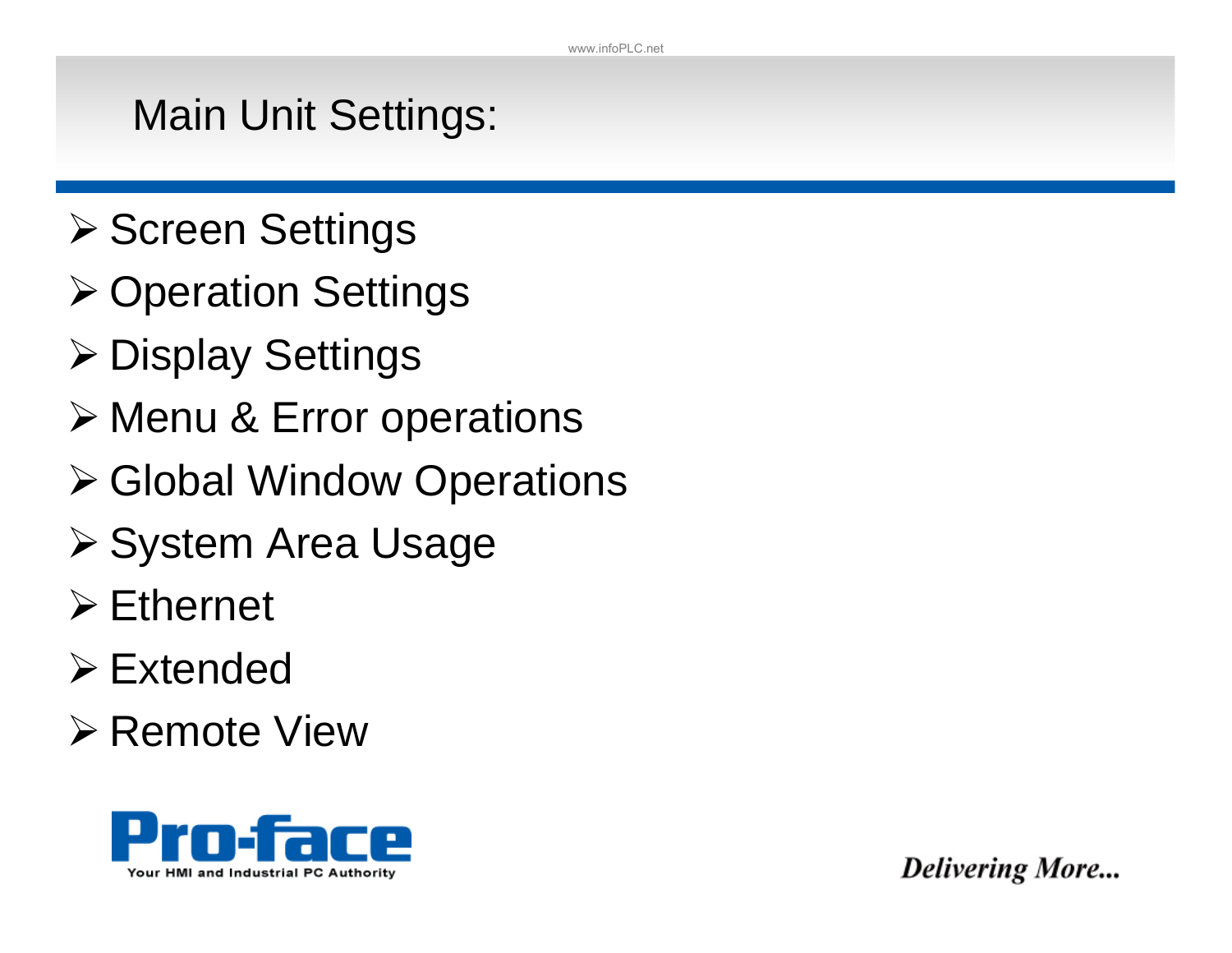#### Peripheral Settings:

- ¾ Device / PLC Settings Make test changes without have to adjust in project.
- ¾ Printer Settings
- ¾ Barcode Settings
- ¾ USB
- **≻ Script Settings**

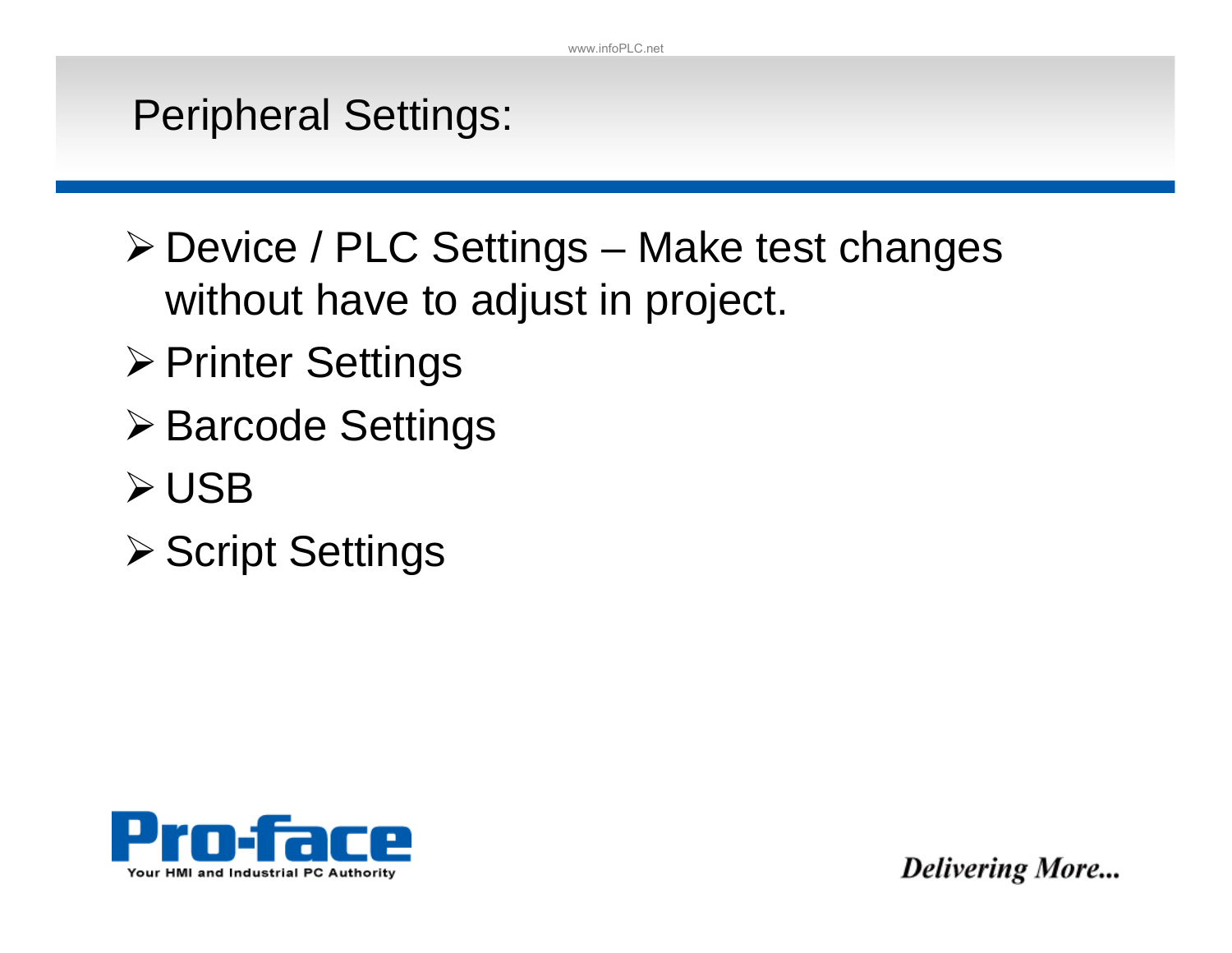## Password Settings / Initialize

System Password

- ¾ Security Password
- ¾ Initialize User Memory / Backup SRAM

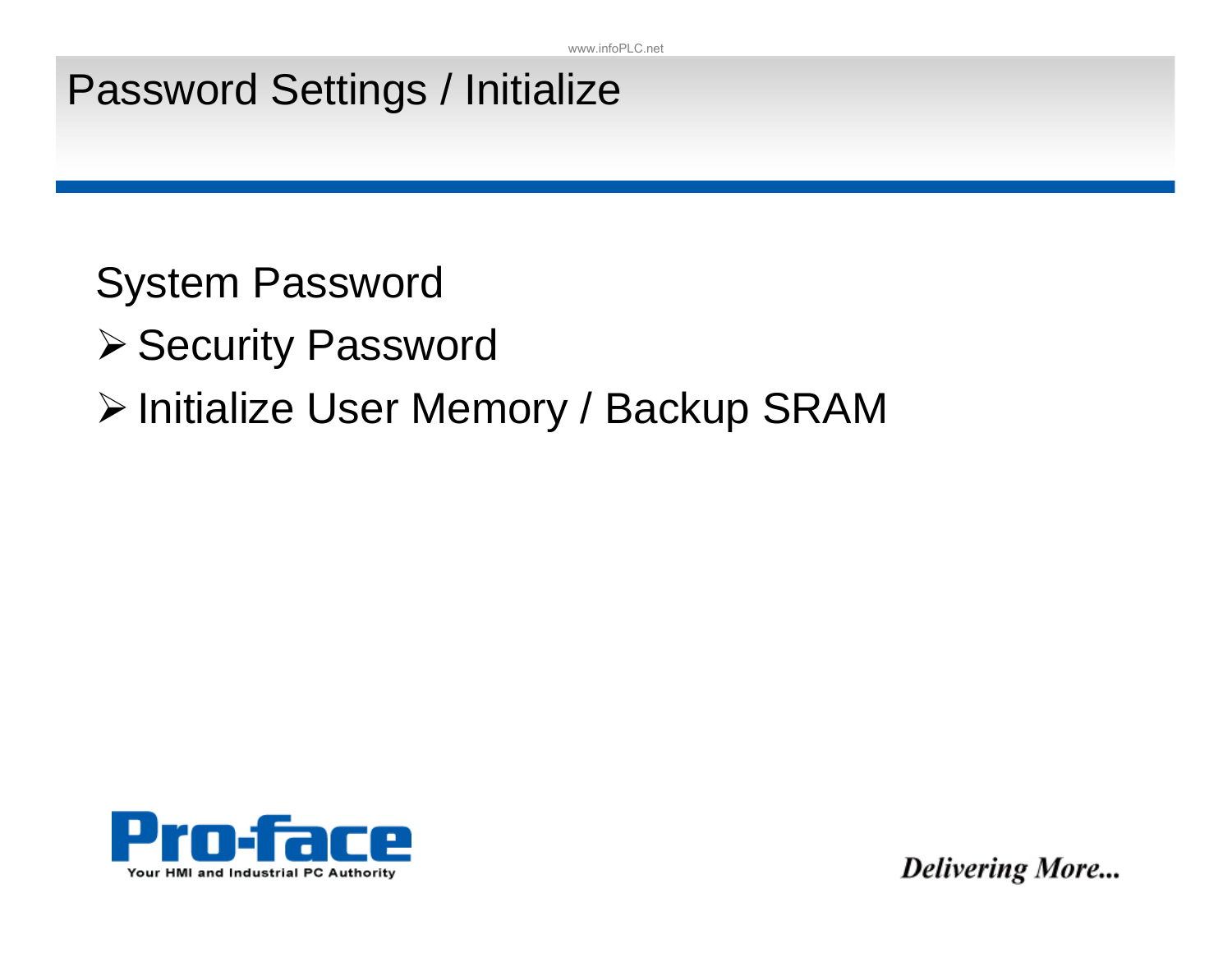## Maintenance / Transfer / File

- ¾ Check Panel Operations: Screen Pattern / Fonts / Touch / Calibration / Ports / Memory / Color
- ¾ Transfer Project
- ¾ Load Text Table / CSV Data Index

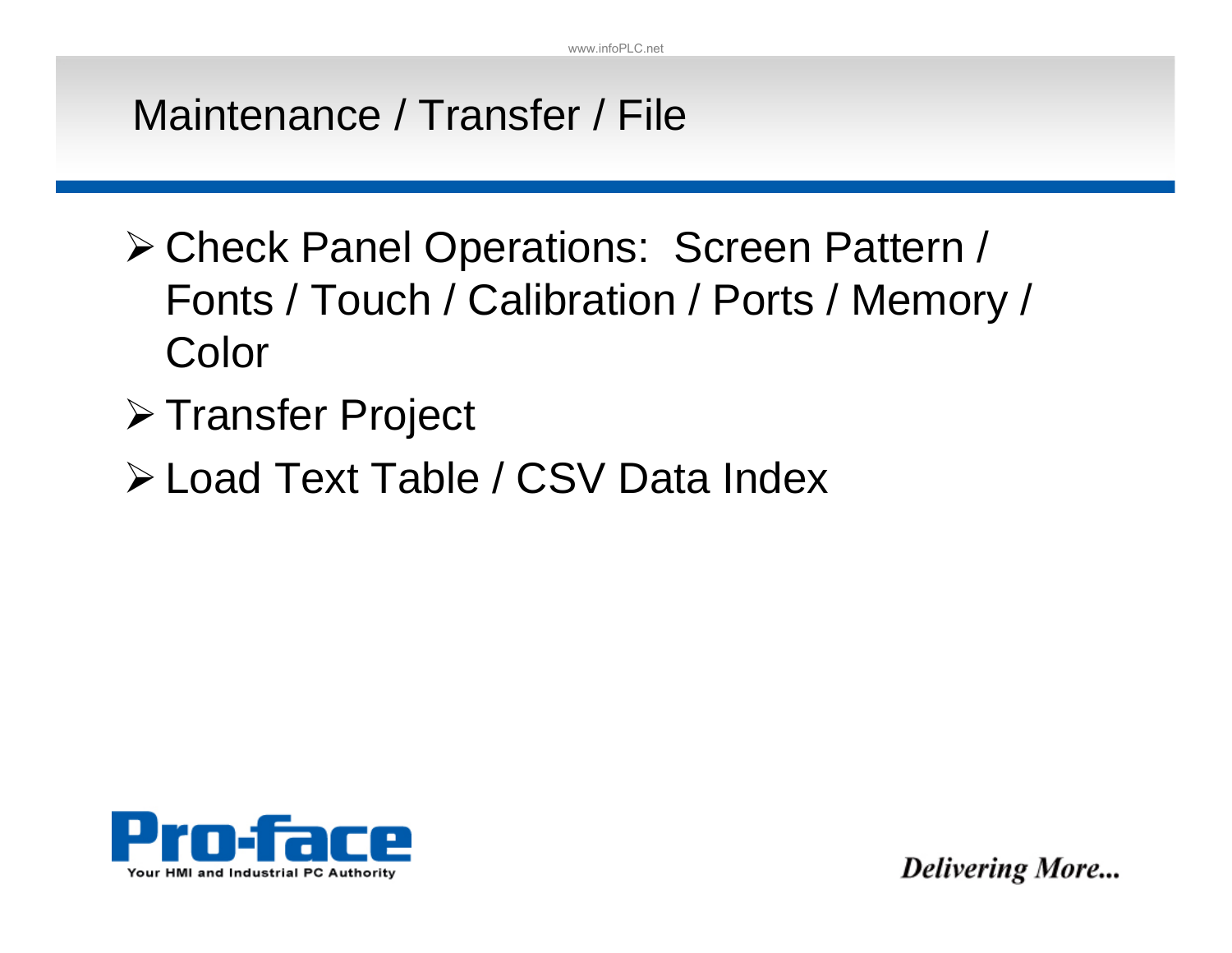#### Save / Exit / Cancel

- ¾ Save new settings (Stay in Offline Mode)
- ¾ Exit (save or lose new settings)
- ¾ Cancel (Revert to previous saved settings and Stay in offline mode)